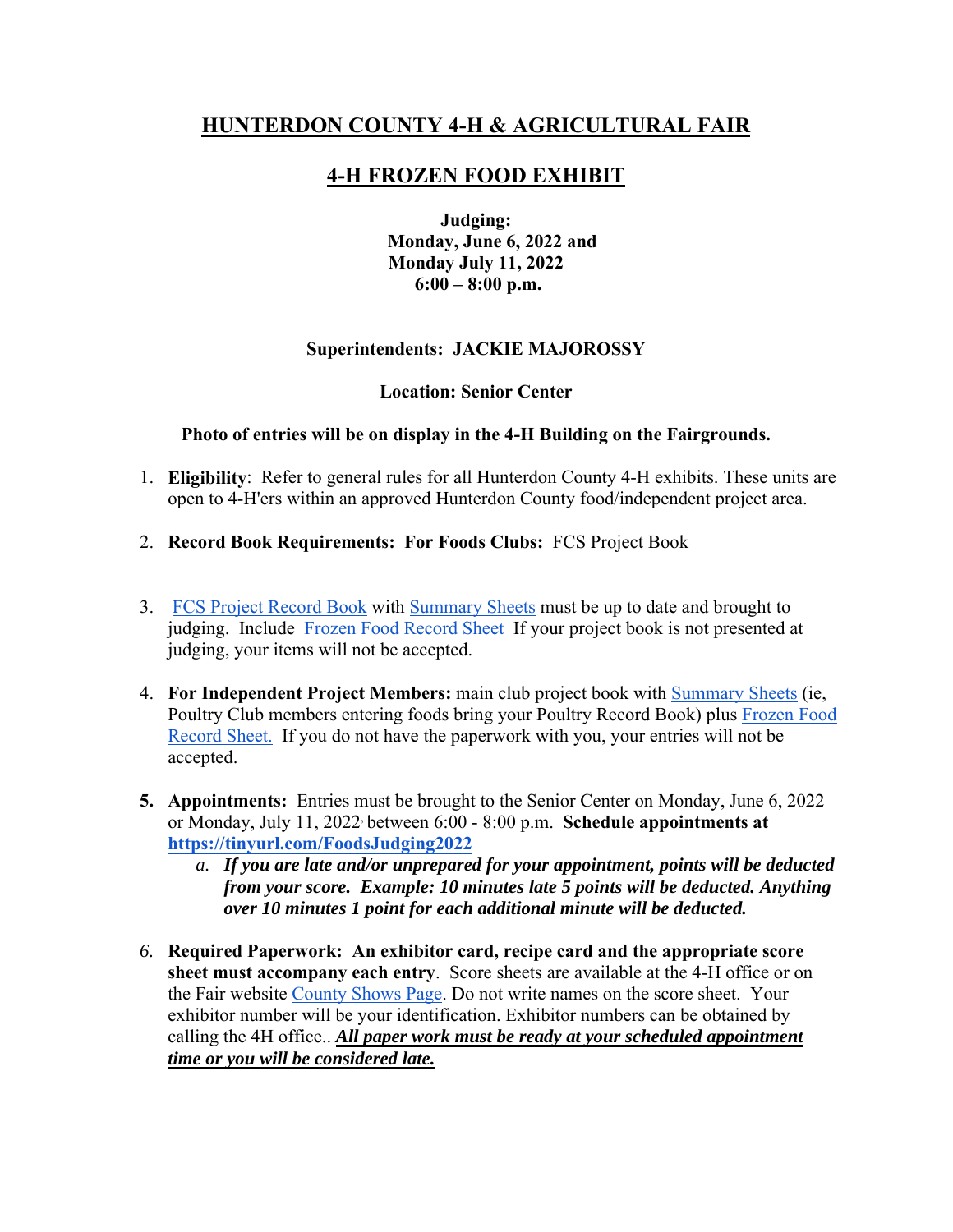- 7. **Recipe Card Requirements.** All recipes should be printed, typed or copied on a 4" x 6" file card. Recipes must be complete and include exact ingredients and specific instructions. Points will be deducted if recipes are incomplete or don't accurately reflect ingredients in the item.
- 8. Exhibitors may enter on both judging dates or can complete the entire unit in one day.
- 9. Use of regulation freezing boxes, jars, and containers are strongly encouraged. However, use of reusable plastic containers that are vapor-moisture proof with tight fitting seals are permissible providing they are not of the brittle plastic, waxed or plastic coated paper variety. Deli containers, cottage cheese containers, and regular glass jars are not acceptable. If in doubt, please contact the 4-H office.
- 10. A casserole type main dish should be put in an airtight freezer container or:
	- a. frozen in a freezer/oven proof casserole dish with a cover, covered with freezer wrap and sealed with freezer tape.
	- b. frozen in a casserole dish lined with freezer wrap. When frozen, food is removed and wrapped separately; sealed with freezer tape.

### 11. **Rules for labeling frozen/dehydrated food containers:**

- a. Freezer tape should contain the following information:
- b. Product
- c. Date Frozen
- d. Class Number
- e. Exhibitor's Number
- f. Number of servings
- 12. **All labeling** must be legible and completed before entering. Product labeling and date should be done at time of freezing/preserving.
- 13. Members take their entries home after they are judged. Posters and menu recipes will be exhibited at the fair.
- 14. Exhibitors must enter a minimum of 5 classes and receive 4 excellents to be eligible to win the unit award.
- 15. All exhibitors must sign up for a work shift in the 4-H building during fair week. **Call**  the 4-H office to sign up for a time after June 1<sup>st</sup>.

All fair exhibits must remain on display until the end of the fair Sunday, August 26<sup>th</sup>. 4-H exhibitors can pick up their items on display after 5:15 p.m. on Sunday, August 26<sup>th</sup>. The **4-H office, the fair, and the superintendents are not responsible for fair exhibits not picked up after 6:00 p.m. Please make arrangements with a family member or friend to pick up your items if you cannot pick them up yourself.**